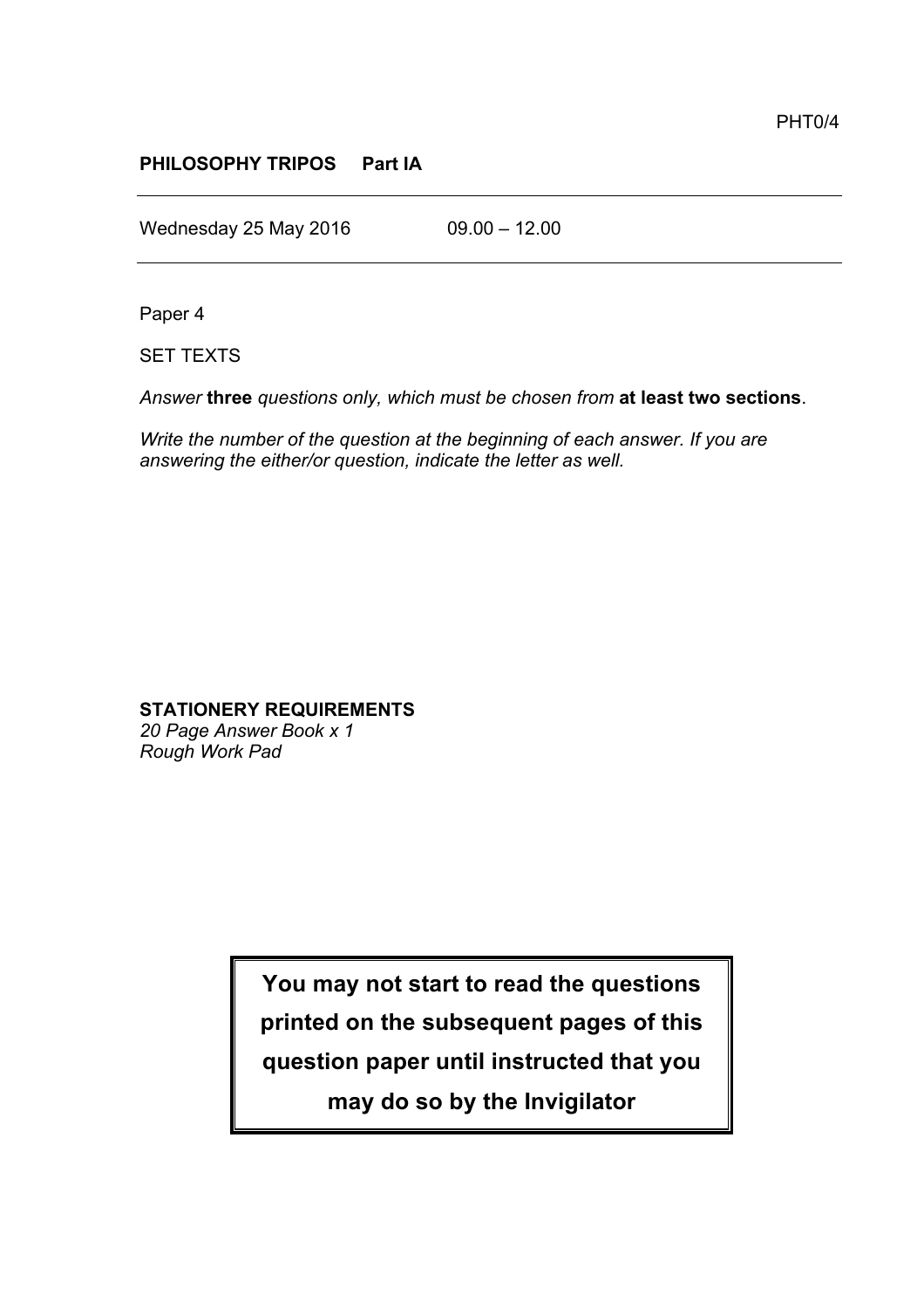#### **SECTION A**

- 1. Is Socrates right to say in the *Meno* that if he does not know what something is, he cannot know what qualities it possesses?
- 2. 'I say that virtue is to desire beautiful things and have the power to acquire them.' (PLATO) Can this definition be defended against Socrates' objections?
- 3. If all learning is recollection and virtue is knowledge, how is virtue best taught?
- 4. Should we be content for our leaders to rule on the basis of true opinion rather than knowledge?

#### **SECTION B**

- 5. How can the argument of Descartes's *Meditations* best be defended from charges of an epistemic circle? Is this defence successful?
- 6. Does Descartes's account of error provide a satisfactory response to his sceptical worries?
- 7. 'Suppose [my critic] had a basket full of apples and…wanted to take out the rotten ones to prevent the rot spreading…Would he not begin by tipping the whole lot out of the basket? And would not the next step be to cast his eye over each apple in turn, and pick up and put back in the basket only those he saw to be sound, leaving the others?...Thus I was right to begin by rejecting all my beliefs.' (DESCARTES) Is this defence of Descartes's method satisfactory?
- 8. 'In the second *Meditation*, Descartes is not entitled to the premise that he thinks; he is only entitled to the premise that there is thought.' Is this a successful objection?

## **SECTION C**

9. EITHER (a) Is there anything simple about Mill's one very simple principle?

OR (b) Does Mill's argument in *On Liberty* provide the right rationale for coercive restrictions on hate speech?

- 10. Why does Mill attribute so much importance to the notion of genius? Is he right to do so?
- 11.'Neither does it avail anything to say that the *nature* of the two sexes adapts them to their present functions and position, and renders these appropriate to them.' (MILL) Does Mill make effective use of this claim in his argument for the equality of women?